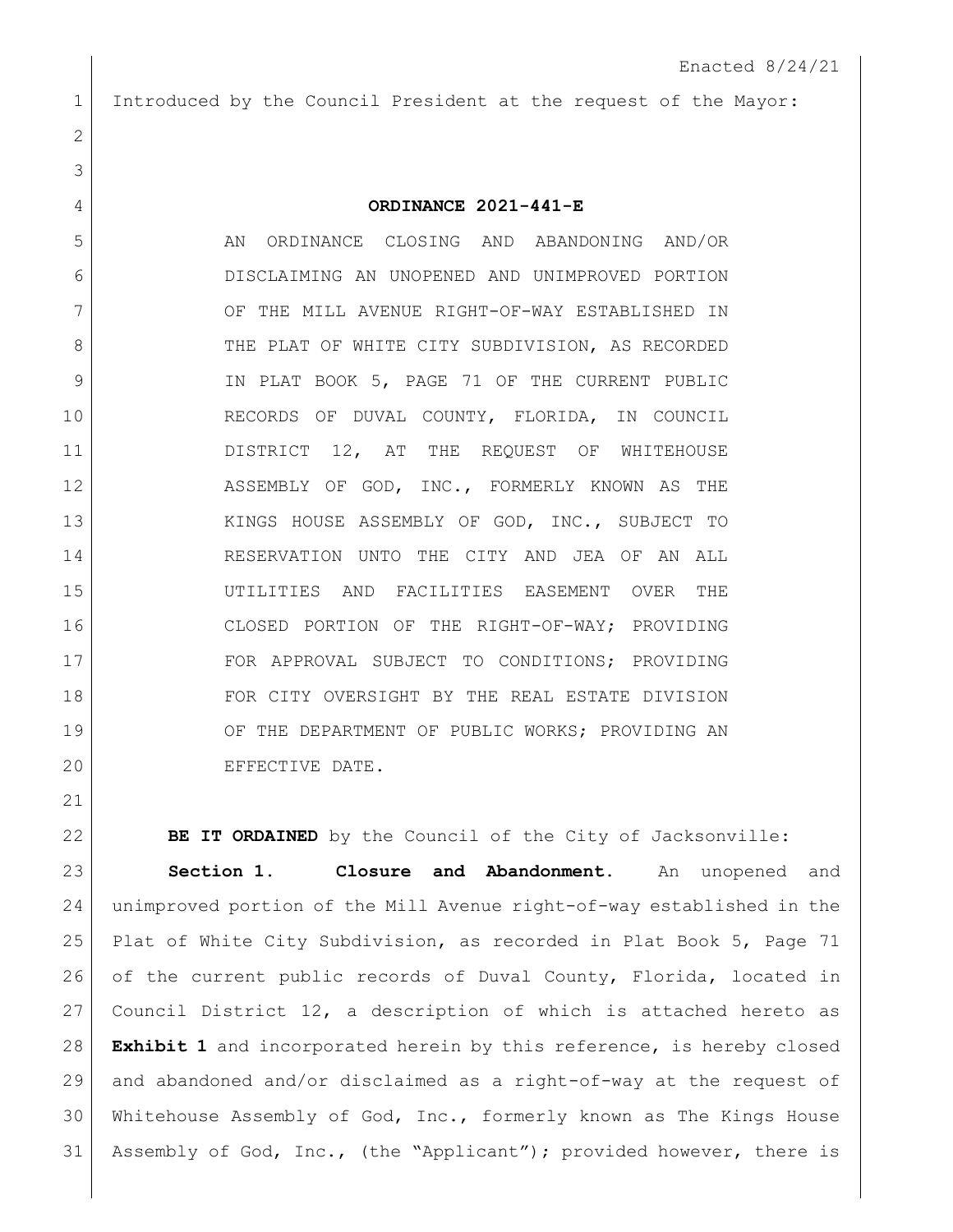reserved unto the City and JEA an all utilities and facilities 2 easement on, over, across, and under the closed right-of-way for 3 ingress and egress and for all utilities and facilities, including, but not limited to, water, sewer, electric and drainage, so as to provide the City and JEA continued access to repair and maintain these utilities and facilities in the future. The Applicant paid the right-of-way closure application fee of \$2,091.00. This closure 8 request was reviewed and approved by the various city, state, and utility agencies that might have an interest in the right-of-way and 10 there were no objections to the Applicant's request.

 **Section 2. Purpose.** The Applicant is requesting the closure in order to combine two parcels of property owned by the Applicant which abut the proposed closure area on either side. The Applicant intends to install a fence to prevent people from accessing and damaging the closure area and Applicant's properties and has expressed a desire to develop long term plans for future improvements 17 to the combined parcels.

 **Section 3. Hold Harmless Covenant.** The closure and abandonment by the City of its interests in the subject portion of the right-of-way is contingent upon Applicant's execution and delivery to the City of the Hold Harmless Covenant, in substantially the same form attached hereto as **Exhibit 2** and incorporated herein by this reference. Accordingly, the closure and abandonment of the aforesaid right-of-way shall not be recorded in the official public records until execution and delivery to the City by the Applicant of 26 the required Hold Harmless Covenant.

 **Section 4. Oversight.** The Real Estate Division of the Department of Public Works shall oversee the closure request described herein.

 **Section 5. Effective Date.** This Ordinance shall become effective upon signature by the Mayor or upon becoming effective

 $-2 -$